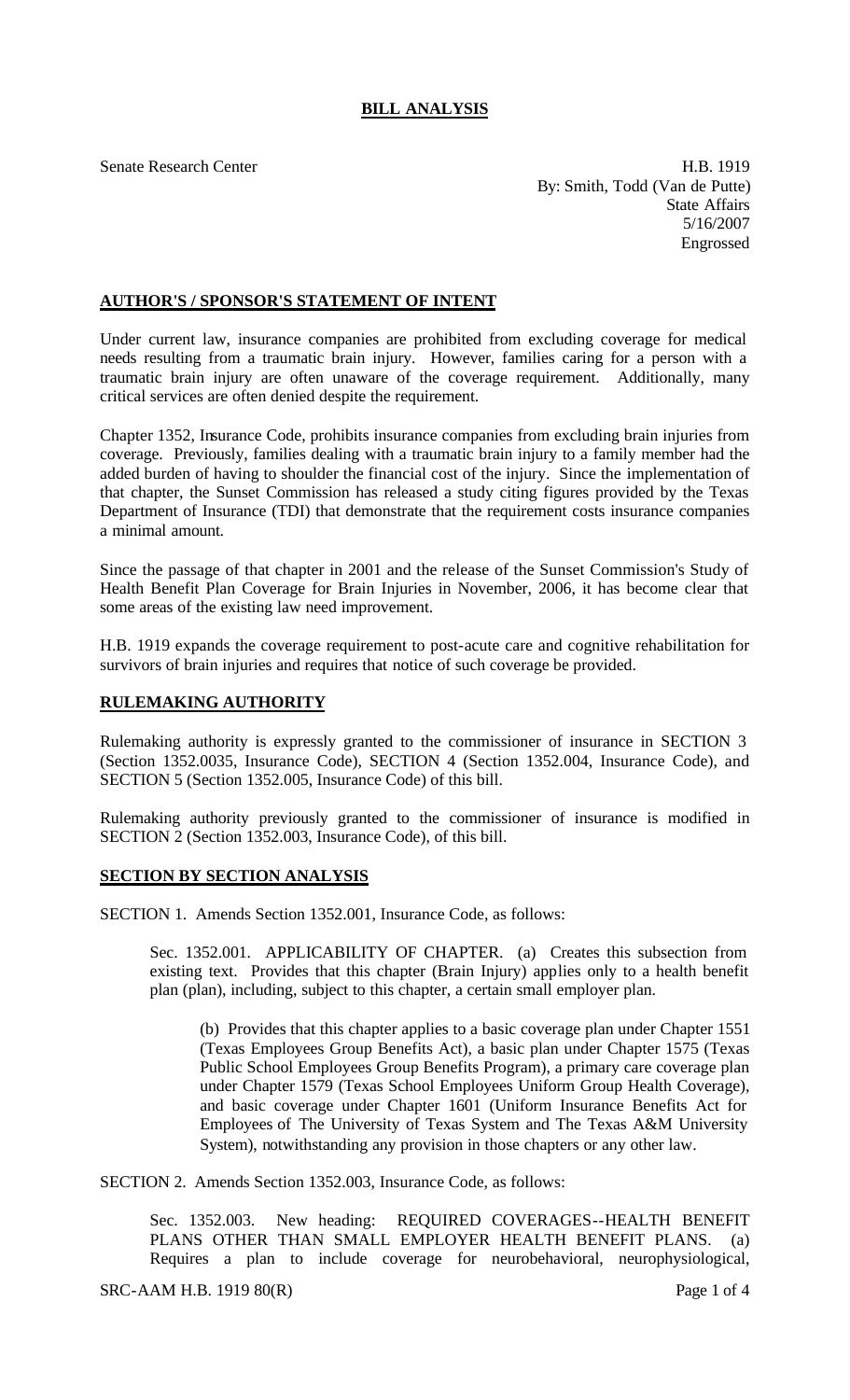neuropsychological, and psychophysiological testing and treatment, neurofeedback therapy, and remediation required for and related to treatment of an acquired brain injury. Makes conforming changes.

(b) Redesignated from existing text of Subsection (a). Requires a plan to include coverage for post-acute transition services, community reintegration services, including outpatient day treatment services, or other post-acute care treatment services necessary as a result of and related to an acquired brain injury.

(c) Prohibits a plan from including, in any lifetime limitation on the number of days of acute care treatment covered under the plan, any post-acute care treatment covered under the plan. Requires any limitation imposed under the plan on days of post-acute care treatment to be separately stated in the plan.

(d) Creates this subsection from existing text of Subsection (b). Requires a plan to include the same payment limitations, deductibles, copayments, and coinsurance factors for coverage required under this chapter as applicable to other similar coverage provided under the plan, except as provided by Subsection (c). Deletes existing text providing that coverage may be subject to deductibles, copayments, coinsurance, or annual or maximum payment limits that are consistent with the deductibles, copayments, coinsurance, or annual or maximum payment limits.

(e) Requires a plan, to ensure that appropriate post-acute care treatment is provided, to include coverage for reasonable expenses related to periodic reevaluation of the care of an individual covered under the plan who has incurred an acquired brain injury, has been unresponsive to treatment, and becomes responsive to treatment at a later date.

(f) Provides that a determination of whether expenses, as described by Subsection (e), are reasonable may include consideration of factors including certain factors set forth in this subsection.

(g) Redesignated from Subsection (c). Requires the commissioner of insurance (commissioner) to adopt rules as necessary to implement this chapter, rather than section.

(h) Provides that this section does not apply to a small employer plan.

SECTION 3. Amends Chapter 1352, Insurance Code, by adding Section 1352.0035, as follows:

Sec. 1352.0035. REQUIRED COVERAGES--SMALL EMPLOYER HEALTH BENEFIT PLANS. (a) Prohibits a small employer plan from excluding coverage for cognitive rehabilitation therapy, cognitive communication therapy, neurocognitive therapy and rehabilitation, neurobehavioral, neurophysiological, neuropsychological, or psychophysiological testing or treatment, neurofeedback therapy, remediation, post-acute transition services, or community reintegration services necessary as a result of and related to an acquired brain injury.

(b) Provides that coverage required under this section may be subject to deductibles, copayments, coinsurance, or annual or maximum payment limits that are consistent with the deductibles, copayments, coinsurance, or annual or maximum payment limits applicable to other similar coverage provided under the small employer plan.

(c) Requires the commissioner to adopt rules as necessary to implement this section.

SECTION 4. Amends Section 1352.004(b), Insurance Code, to require the commissioner, in consultation with the Texas Traumatic Brain Injury Advisory Council (council), to prescribe by rule the basic requirements for the training described by this subsection.

SRC-AAM H.B. 1919 80(R) Page 2 of 4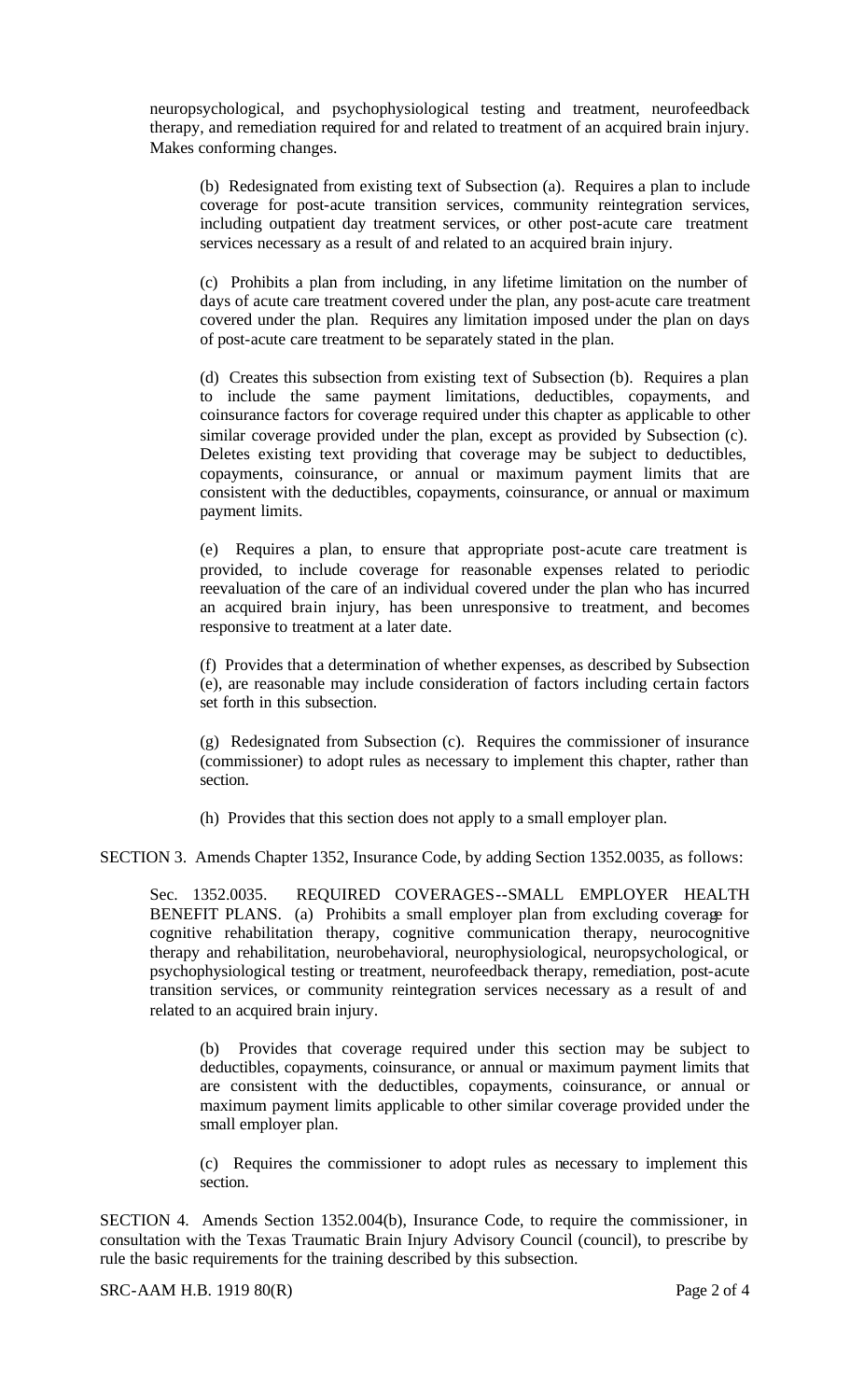SECTION 5. Amends Chapter 1352, Insurance Code, by adding Sections 1352.005, 1352.006, 1352.007, and 1352.008, as follows:

Sec. 1352.005. NOTICE TO INSUREDS AND ENROLLEES. (a) Requires a plan issuer subject to this chapter, other than a small employer plan issuer, to notify each insured or enrollee under the plan in writing about the coverages described by Section 1352.003.

(b) Requires the commissioner, in consultation with the council, to prescribe by rule the specific contents and wording of the notice required under this section.

(c) Requires the notice required under this section to include certain information set forth in this subsection.

(d) Requires the notice described by this section to be provided not later than the  $10<sup>th</sup>$  day after the date on which the plan issuer receives a claim for coverage for treatment that would reasonably indicate that the insured or enrollee has incurred an acquired brain injury.

Sec. 1352.006. DETERMINATION OF MEDICAL NECESSITY; EXTENSION OF COVERAGE. (a) Defines "utilization review."

(b) Requires a plan to respond to a person requesting utilization review or appealing for an extension of coverage based on an allegation of medical necessity not later than three busine ss days after the date on which the person makes the request or submits the appeal, notwithstanding Chapter 4201 (Unitization Review Agents) or any other law relating to the determination of medical necessity under this code. Requires the person to make the request or submit the appeal in the manner prescribed by the terms of the plan's health insurance policy or agreement, contract, evidence of coverage, or similar coverage document. Requires the plan issuer to respond through a direct telephone contact made by a representative of the issuer to comply with the requirements of this section. Provides that this subsection does not apply to a small employer plan.

(c) Requires a physician or other health care practitioner who determines the medical necessity of a health care service provided under this chapter to a resident of this state to be licensed to practice in this state, notwithstanding Section 4201.152 (Utilization Review Under Direction of Physician) or any other law of this state.

Sec. 1352.007. TREATMENT FACILITIES. Prohibits a plan from denying coverage under this chapter based solely on the fact that the treatment or services are provided at a facility other than a hospital. Authorizes treatment for an acquired brain injury to be provided under the coverage required by this chapter, as appropriate, at a facility at which appropriate services may be provided, including certain facilities set forth in this subsection. Provides that this section does not apply to a small employer health benefit plan.

Sec. 1352.008. CONSUMER INFORMATION. Requires the commissioner to prepare information for use by consumers, purchasers of health benefit plan coverage, and selfinsurers regarding coverages recommended for acquired brain injuries. Requires the Texas Department of Insurance (TDI) to publish information prepared under this section on its Internet website.

SECTION 6. Amends Section 1355.001(1), Insurance Code, to redefine "serious mental illness" to include anorexia and bulimia nervosa.

SECTION 7. Amends Section 1355.007, Insurance Code, as follows:

SRC-AAM H.B. 1919 80(R) Page 3 of 4